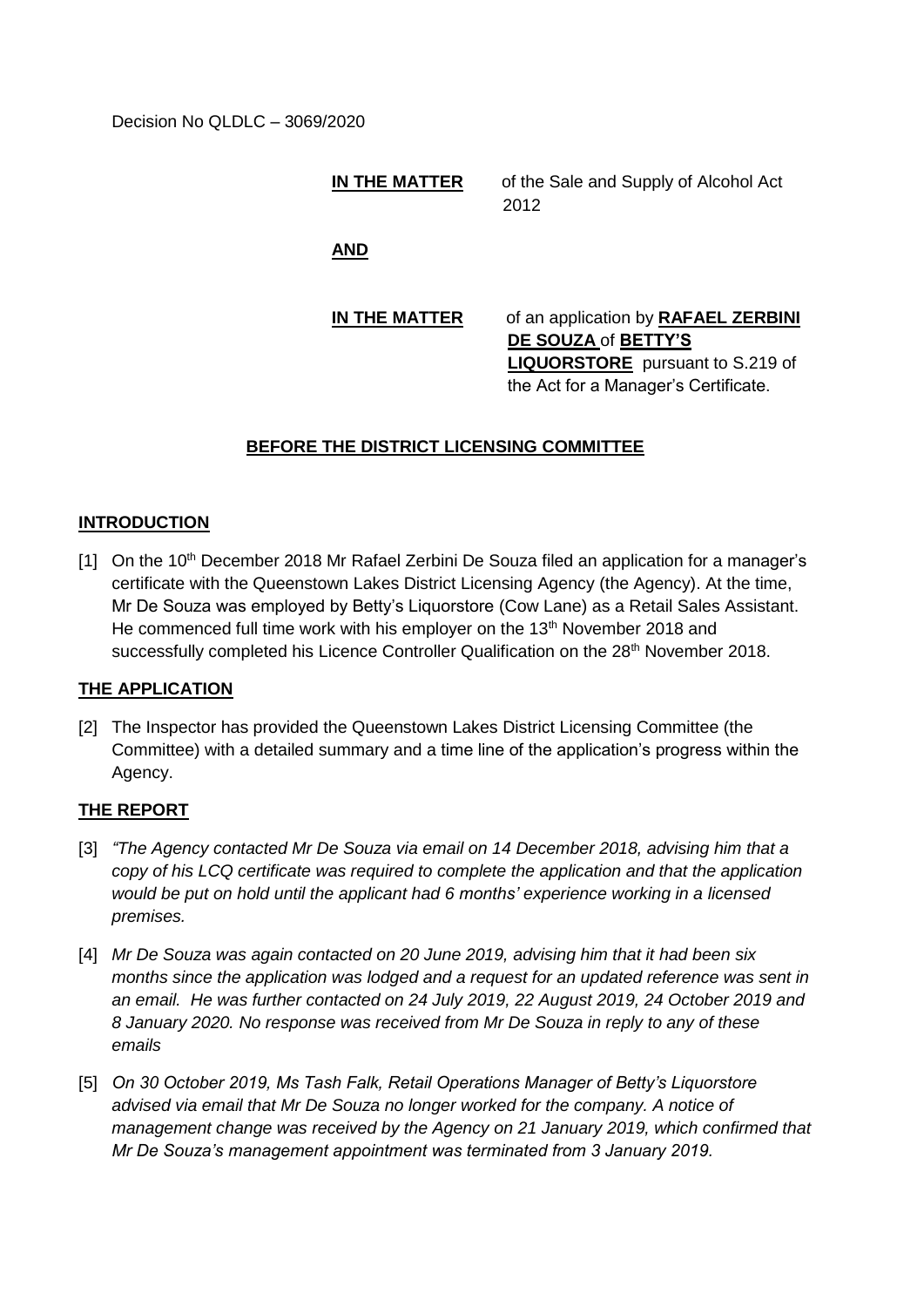- [6] *Police confirmed that Immigration New Zealand advised that Mr De Souza was still in New Zealand, (and) it is unknown if he is in Queenstown. Mr De Souza has not contacted (the Agency) since the application was lodged."*
- [7] The Inspector concluded;

*"(The Agency) is unable to grant or decline the application for a manager's certificate. Consequently, the file must be sent to the District Licensing Committee for determination".*

## **THE HEARING**

- [8] A Notice of Hearing for 11.00 am Friday13<sup>th</sup> March 2020 to consider the application at the Queenstown Lakes District Council Chambers was issued on the 27<sup>th</sup> February 2020. As the application is of a kind as listed in s191 (3) (b) the quorum necessary to consider and determine the application is one member who must be the chairperson.
- [9] The Committee has three permanent members that are council commissioners that meet the qualification necessary s191 (2)
- [10] The meeting was convened at 11.00am. In attendance were Ms Sian Swinney, representing the Licensing Inspector. Present to assist the Inspector were Ms Lainy Black and Ms Jess Mason, both Regulatory Support Officers. The Committee was represented by Commissioner J M Mann.
- [11] Proceedings were delayed for 30 minutes in case Mr De Souza or a representative was running late. In addition, Ms Black made another attempt to contact the applicant by phone. This was unsuccessful with the phone ringing, but remaining unanswered.
- [12] There were no briefs of evidence or submissions supplied to the hearing from the reporting agencies or the Inspector. Ms Swinney, for the Inspector supplied copies of documents identified in the Inspector's report for the completeness of the committee's file. The copies included the email trail, the termination of employment from Betty's Liquor Store and the formal Notice of Management Change.

## **DECISION**

- [13] In considering an application for a manager's certificate the committee must consider the following matters;
	- *(a) the applicant's suitability to be a manager*
	- *(b) any convictions recorded against the applicant;*
	- *(c) any experience, in particular recent experience that the applicant has had in managing any premises or conveyance in respect of which a licence was in force*
	- *(d) any relevant training, in particular recent training, that the applicant has undertaken and evidence that the applicant holds the prescribed qualification required under section 218;*
	- *(e) any matters dealt with in any report under section 220 of this Act."*